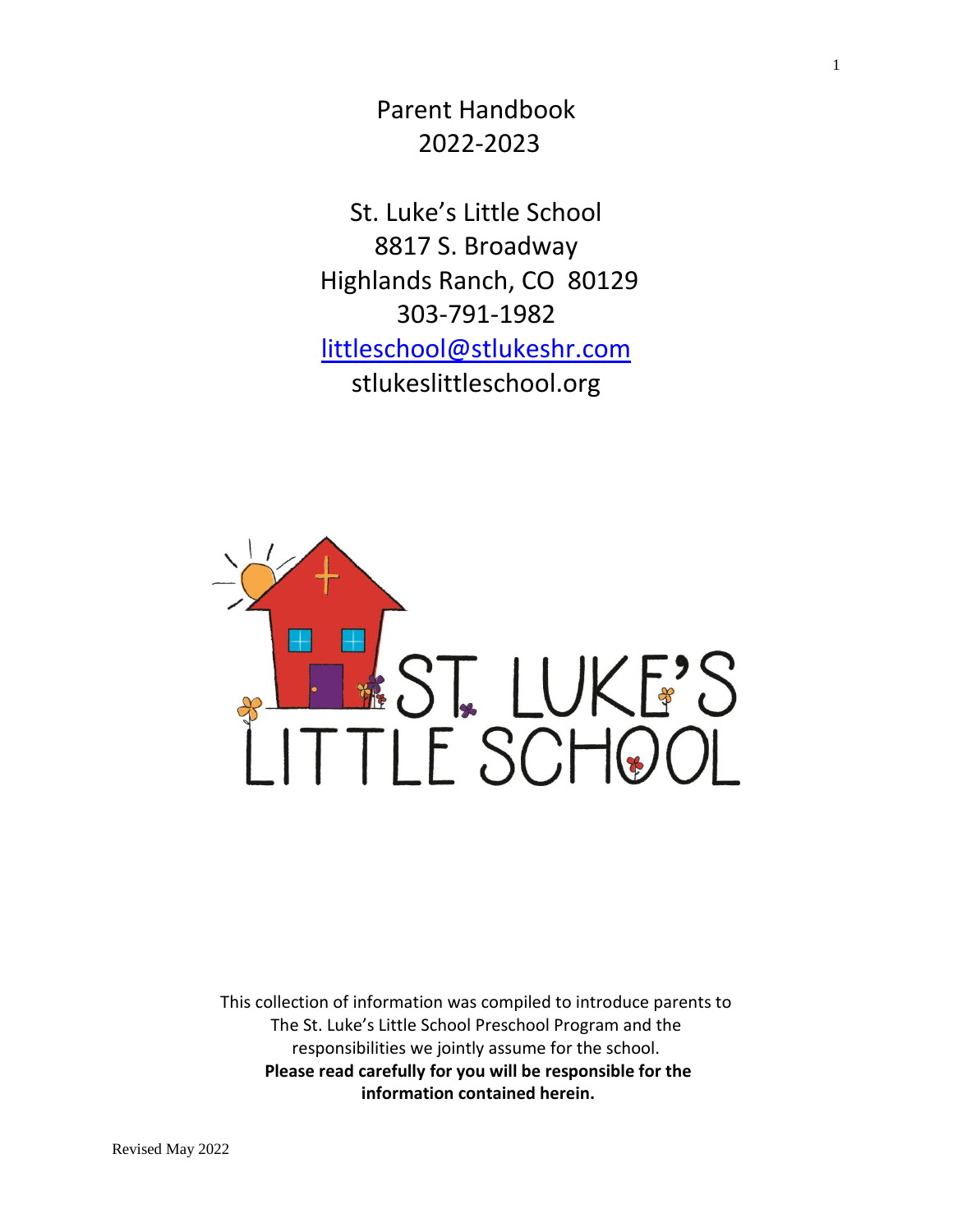- **1) Welcome pg. 4**
- **2) Philosophy pg. 4**
- **3) Non-Discrimination Policy pg. 4**
- **4) Individualized Learning Plans and Educational Support Services pg. 4**
- **5) Curriculum pg. 5**
- **6) Language and Interpretation Services pg. 5**
- **7) Bilingual Classrooms pg. 5**
- **8) Quality Improvement Plan pg. 5**
- **9) Staffing and Licensing pg. 5**
- **10) Primary Caregiver Practices pg. 6**
- **11) Continuity of Care pg. 6**
- **12) Director and Assistant Director Qualifications pg. 6**
- **13) Resources for Families pg. 6**
- **14) Parenting Classes pg. 7**
- **15) School Nurse pg. 7**
- **16) All Health Network and Mental Health Services pg. 7**
- **17) Enrollment and Registration pg. 7**
- **18) Immunizations pg. 8**
- **19) Medical Insurance and Providers pg. 8**
- **20) Transition Support pg. 8**
- **21) Class Days, Times, Tuition Fees pg. 9**
- **22)Office Hours and Church Office Hours pg. 9**
- **23) STEAM pg. 10**
- **24) BeforeCare pg 10**
- **25) AfterCare pg. 10**
- **26) Inclement Weather Procedures pg. 10**
- **27) Closure Policies pg. 10**
- **28) Late Pick-up Policies pg. 11**
- **29) Payments and Fees pg. 11**
- **30) Withdrawal Policies pg. 12**
- **31) Discipline Policies pg. 12**
- **32) Medication Policy pg. 12**
- **33) Sunscreen pg. 12**
- **34) Sanitation pg. 13**
- **35) Potty-Training pg. 13**
- **36) Illnesses and Sick Child Policies pg. 13**
- **37) Separation Anxiety pg. 15**
- **38) Visitors pg. 15**
- **39) Parent Volunteers pg. 15**
- **40) Drop-off and Pick-up Procedures pg. 15**
- **41) Cellphone Use pg. 16**
- **42) Social Media and Website pg. 16**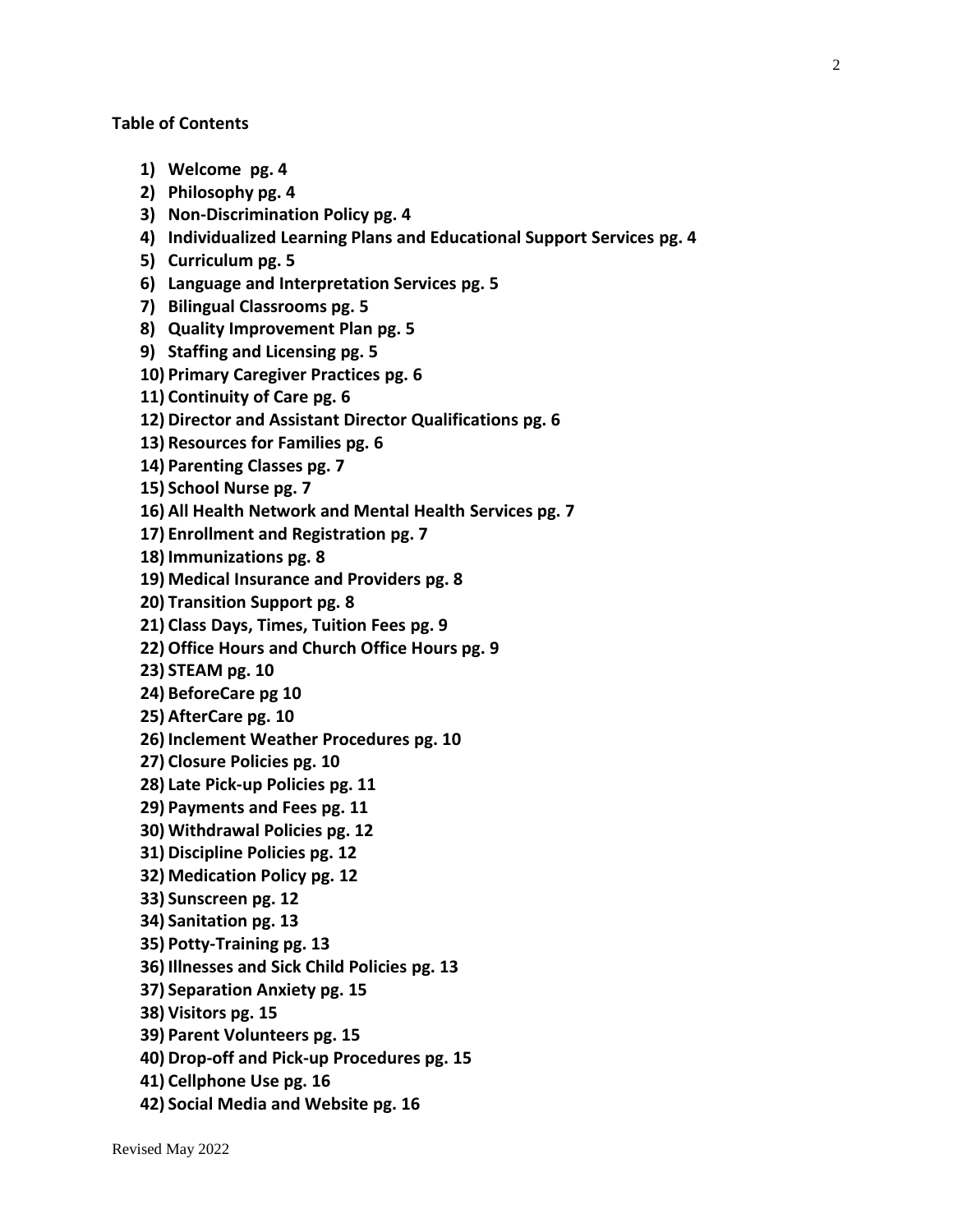**43) Contact Information and Calendar pg. 16**

**44) Summer Hours pg. 16**

**45) Accountability Structure pg. 16**

**46) Parent Concerns pg. 17**

**47) Communication pg. 17**

**48) Media and Technology pg. 17**

**49) Parent Teacher Conferences pg. 17**

**50) Confidentiality pg. 17**

**51) Emergency Drills and Procedures pg. 18**

**52) Child Abuse and Neglect pg. 18**

**53) Supervision pg. 18**

**54) Lost Children pg. 18**

**55) Accidents and Injuries pg. 19**

**56) Food Policies (Lunch, Snack) pg. 19**

**57) Allergies pg. 19**

**58) Clothing pg. 19**

**59) Shoes pg. 20**

**60) Outdoor Time pg. 20**

**61) Backpacks and Bags pg. 20**

**62) Show and Tell pg. 20**

**63) Nature Walks and Field Trips pg. 20**

**64) Birthdays pg. 20**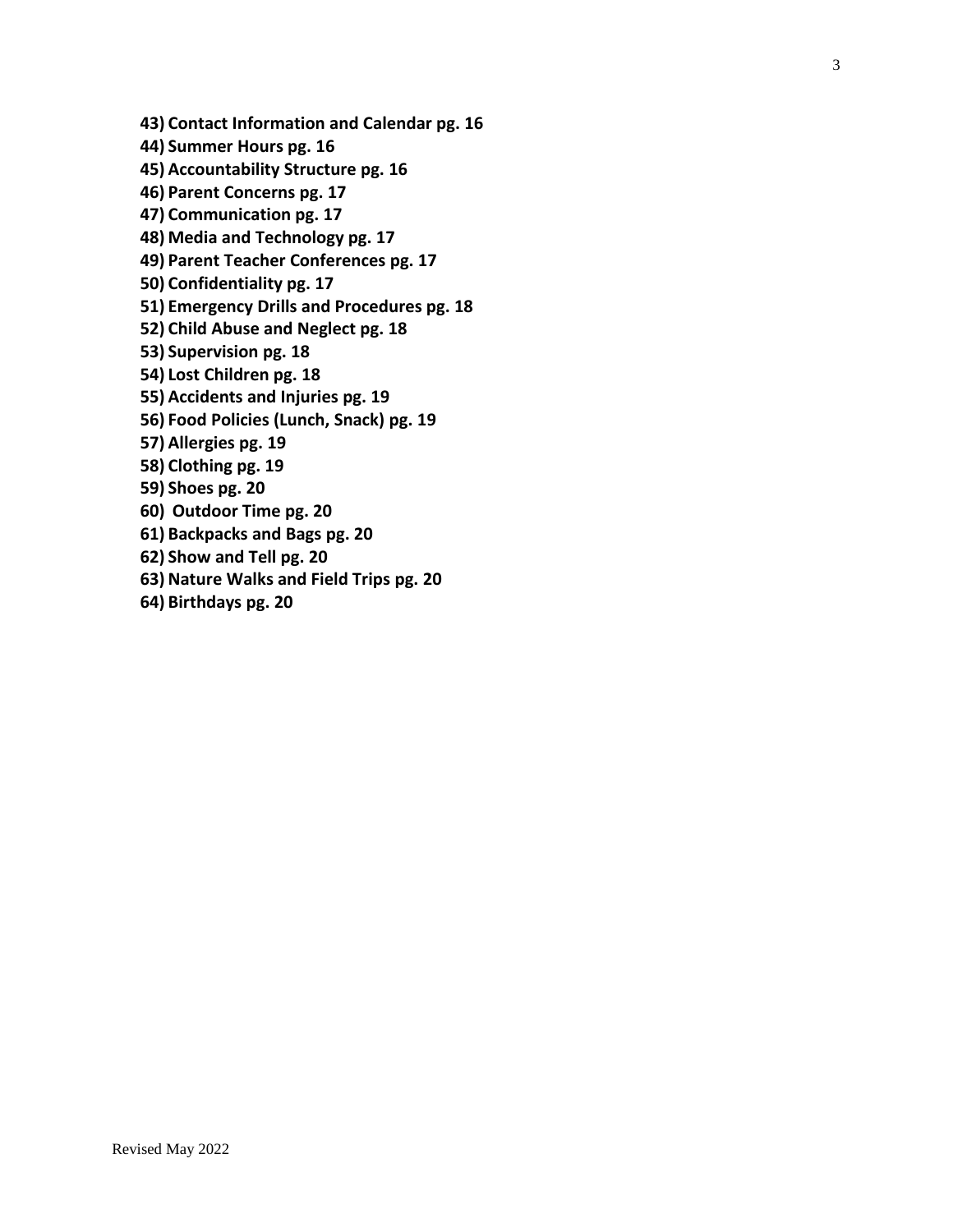#### **WELCOME!**

Thank you for choosing Little School as your child's preschool. We are a preschool program that is designed to meet the academic, social, emotional, and physical needs of a child in a positive, loving atmosphere, with a Christian educational emphasis.

#### **Philosophy**

St. Luke's Little School programs are designed to provide a developmentally appropriate, playbased, Christian curriculum and to affirm each child through group and one-on-one interaction. Each child is viewed as an individual with unique needs and abilities. The children enrolled in the program will find a world of educational materials, friendly and caring adults, and other children who are exploring the world beyond their own homes. Under the guidance of a highly trained staff, the program provides a variety of enjoyable learning activities such as art, music, and storytelling. This is balanced with opportunities for play and social interaction. Children will be exposed to all of the Early Learning Developmental Guidelines which include logic and reasoning, mathematics, social studies, English language skills, literacy skills, language skills, creative arts, physical development, social emotional development, science, and approaches to learning. The children will also be encouraged to develop a respect for cultural diversity. The philosophy of the program stresses a positive approach to discipline. Clear and consistent limits are intended to enhance the child's self-esteem while protecting that child from harm and maintaining the safety of other children.

St. Luke's Little School strongly encourages and appreciates regular communication between parents and staff. We recognize that parents are the most significant adults in the child's life, and we will do everything possible to ensure the parents' involvement with our programs.

#### **Non-discrimination Policy**

St. Luke's Little School does not discriminate on the basis of race, color, gender, nationality, or ethnic origin. Admission of children with special needs is in compliance with the ADA. Reasonable effort is made to accommodate the child's needs and to integrate the child with other children. St. Luke's Little School will provide services for children with physical or learning difficulties if the teacher is qualified to provide adequate and appropriate education and care. A conference will be provided with the director, teacher, nurse consultant, and parents to determine if St. Luke's can provide an adequate program. In the event that a child needs constant supervision or care, the parent, at their cost, will pay for a full-time aid.

#### **Service Providers and Individualized Learning Plans**

At Little School, we strive to meet the individual needs of each child and provide an inclusive educational environment. If your child has an Individualized Education Plan, an Individualized Family Service Plan, an Individual Learning Plan, a Behavior Intervention Plan, or other plan, we have resources to assist with meeting their needs. In addition, we collaborate with Douglas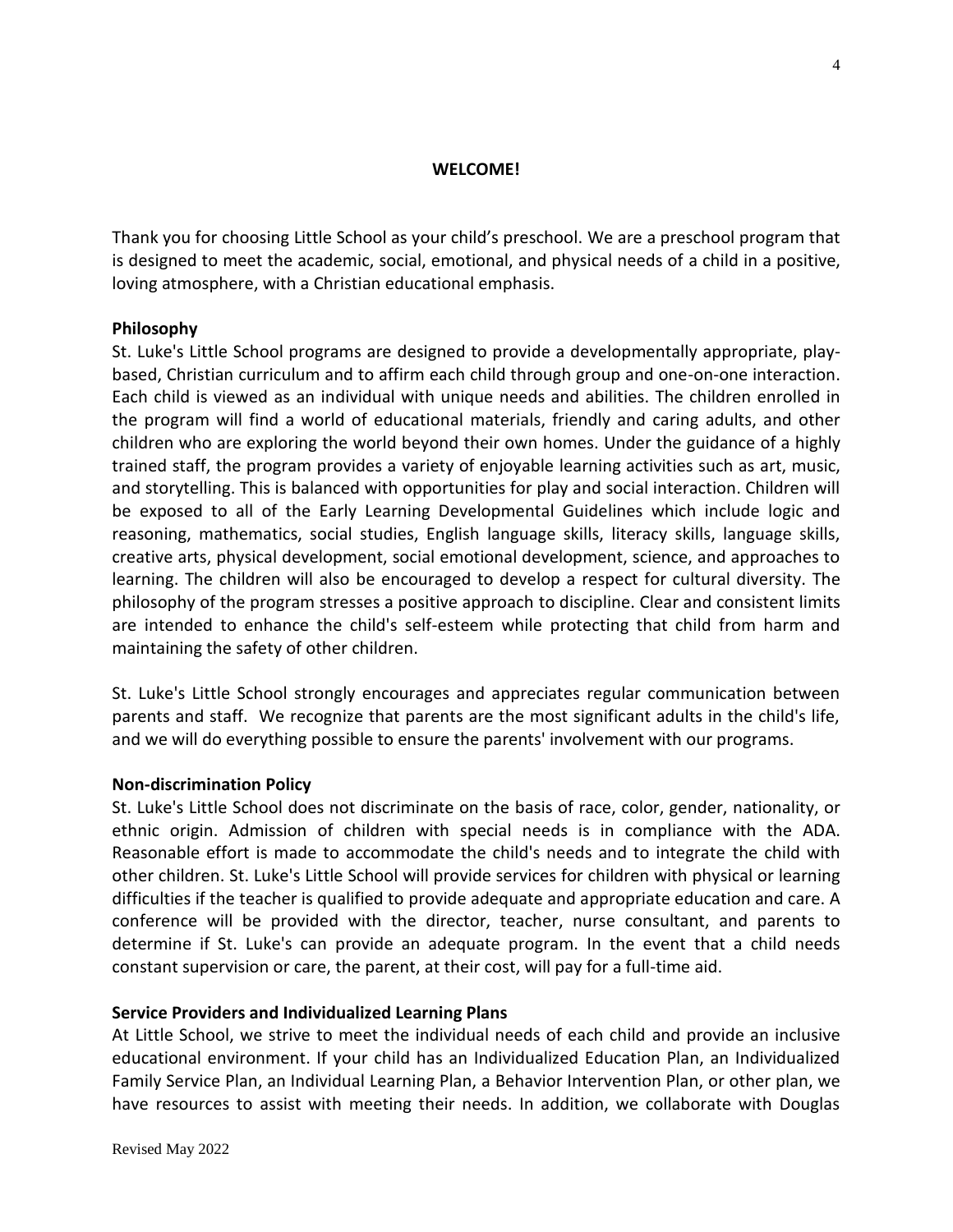County School District, Child Find, All Health Network, and other service providers such as Speech Therapists. We welcome services to occur here at Little School to meet your child's plan.

# **Curriculum**

All children will learn the Letterland Literacy curriculum. Letterland is a whole-child curriculum in that it teaches all of the Early Learning Developmental Guidelines. Letterland provides children with a basic knowledge of letter sounds with pictograms, phonemic awareness, phonics, and all major subject areas at a developmentally appropriate progression. Students will be exposed to the Learning Without Tears curriculum as well. This program is also a wholechild curriculum, but there is more emphasis on fine motor skills including proper pencil grasp, cutting skills, and upper body strength to prepare children for writing, sentence building, word structure, and more. Both curriculums integrate all of the eleven Colorado Early Learning and Developmental Guidelines which are physical development, social emotional development, language development, literacy development, English language development, logic and reasoning, math development, science, social studies, the creative arts, and approaches to learning.

## **Language and Interpreter Services**

Little School offers interpretation services through google translate, adaptive technology, and S'more online communications. We can provide an interpreter for your parent-teacher conference. Each classroom iPad has software that allows teachers to communicate with parents in their native language for a backup, if an interpreter is not available immediately. We also have staff who are able to speak Spanish. A copy of this handbook can also be given in a family's native language upon request. Please see the office staff for alternative versions of this handbook or speak to your child's teacher if an interpreter is needed.

## **Bilingual Classrooms**

Little School will hire a bilingual teacher or assistant teacher who is fluent in the dominate language of any classroom that has a dominate second language represented in the classroom (50% or more of the children speak the same second language). Little School supports a child's home language and will do everything we can to honor each child's home language in the classroom.

## **Quality Improvement Plan**

At Little School, we strive to provide our children with the most up-to-date practices in education. Each year, we create a Quality/Unified Improvement Plan that helps us provide quality educational services and business practices. You will receive a parent survey in the fall. The results of that survey will be shared with families and be used to create goals and implement our Quality Improvement Plan. Stop by the office to see our Quality Improvement binder for more information and our parent survey results.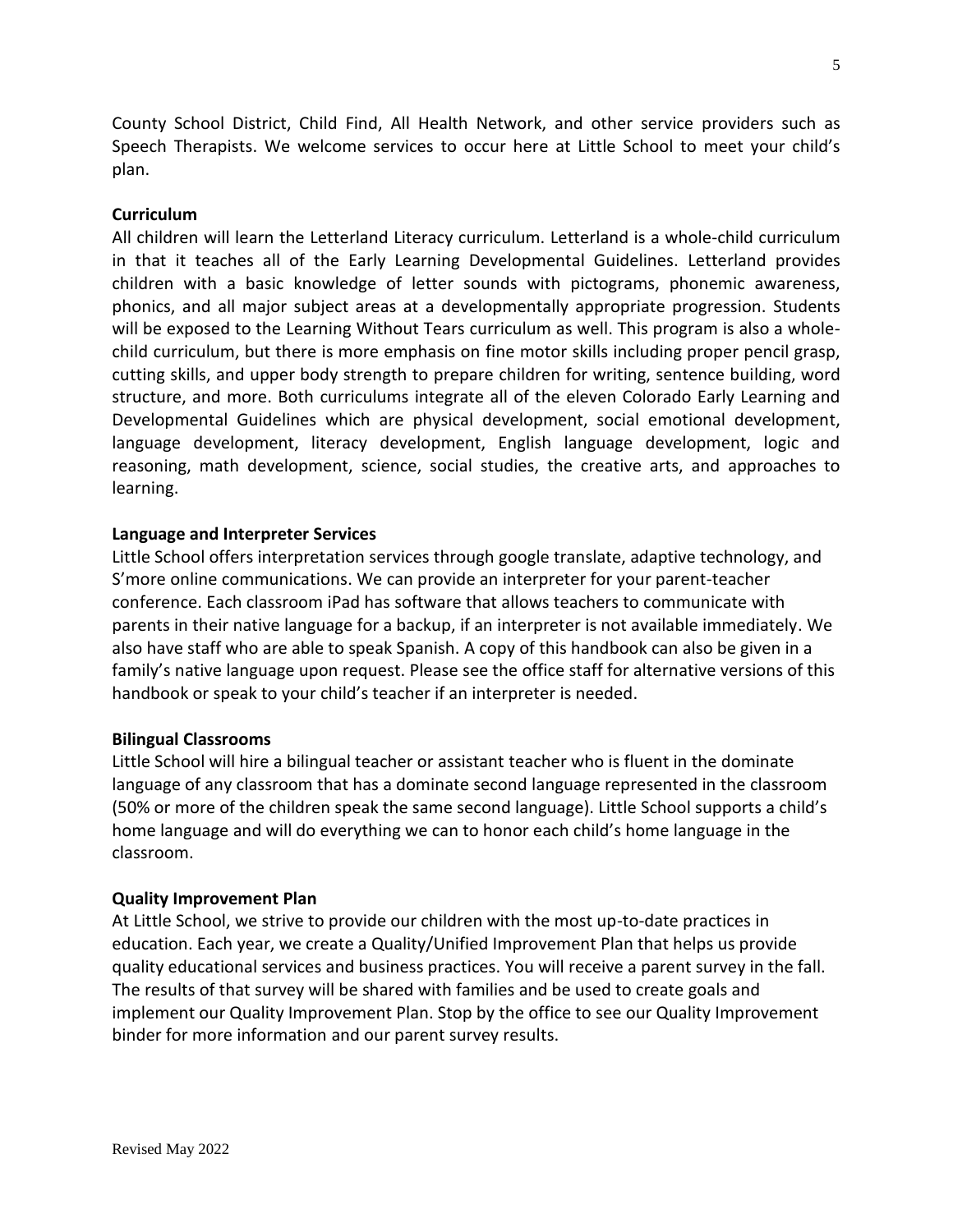# **Staffing and Licensing**

## **Teachers and Assistants:**

St. Luke's employs certified teachers and administrators who are considered highly-effective in the field, and who have been background checked through three agencies. All staff is required to complete extensive continuing education requirements yearly. All staff is annually trained in CPR, First Aid, and emergency response.

## **Primary Caregiver Practices**

Each child in our care will have one lead teacher and one assistant teacher. The lead teacher will remain with the child for the entire day including outdoor times. The assistant teacher will also remain with the same group of children for the day. This promotes the formation of a strong emotional bond and increased development across the domains of learning.

## **Continuity of Care**

We offer parents the option to remain with the same teacher two years in a row if that teacher is changing age levels the following school year. We cannot guarantee staffing from year to year, but we strive to provide continuity of care if requested. Requests for Continuity of Care can be requested on your registration form if you are interested in staying with the same teacher the next year.

## **Director and Assistant Director**

The director, Kelly Amadeo, has extensive schooling and experience in Early Childhood Education and higher. She has a bachelor's degree in Early Childhood Education, a masters degrees in Elementary Education, an Ed.S in Educational Leadership, and she is currently working on her doctoral degree in Educational Leadership and Policy Studies. She is highly qualified with a director qualification letter from the state of Colorado. There are two assistant directors, Amanda Lewis, and Cali Miodonski who both have bachelor's degrees in elementary education and early childhood education, and classroom experience. Both assistant directors hold large center director's certificates from the state of Colorado.

A director or assistant director is on school premises during our business hours. In addition to the administrative responsibilities, the director's responsibilities are to represent Little School within the United Methodist Church and community, offer guidance, mentor the Little School staff, and adhere to all aspects of state licensing rules and regulations. The director is well versed in the Colorado State Rules and Regulations for state licensing of preschools.

## **Resources for Families and Referral Procedures**

At Little School, we offer a variety of support resources for each family. Each year, our staff is updated on the referral procedures so you can feel comfortable discussing referral options for your child or family with any of our qualified and trained staff. Every staff member is trained to help any of our families receive the resources and services they need. Stop by our parent resource center next to the front office to get more information regarding mental health, developmental support and Child Find services, basic needs support such as food banks,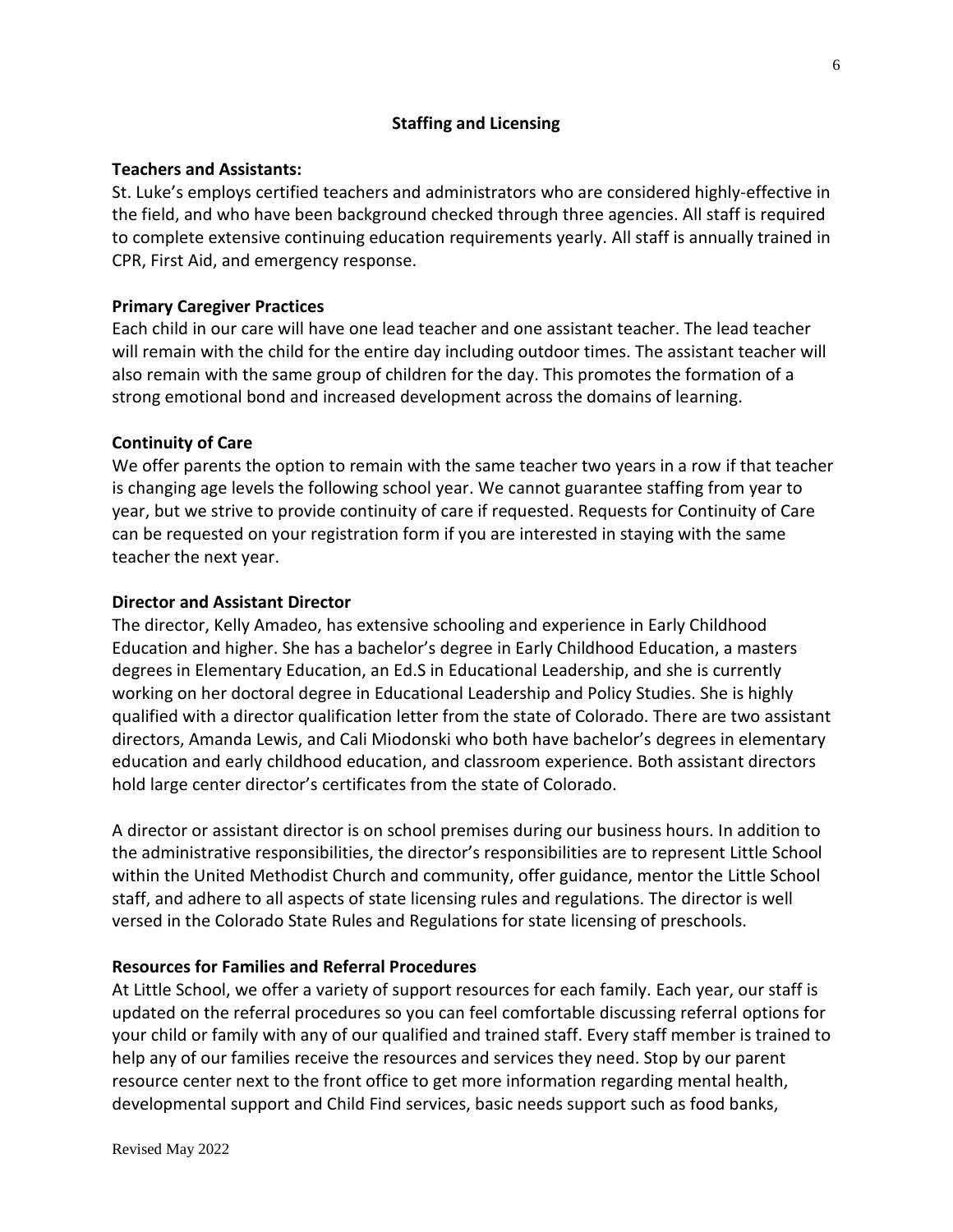pediatrician and dental contact information, diaper services, and more. Please see the office staff for contact information and fliers. We offer speech, hearing, dental, and vision screenings along with behavioral assessments with signed consent forms. All of our support providers will provide screening results and observation results to parents through email or mailed letters. We are here to help all of our families be successful in all areas of life. Some of our partners include: Love Inc., Child Find, All Health Network, Children's Hospital, Suanne Ediger Speech and Hearing services, Lions Club, Warren Village, and more.

## **Parenting Classes**

St. Luke's United Methodist Church and Little School offer a variety of parenting classes available to Little School parents throughout the year. Check the marquee outside and the Little School Monthly Newsletter for classes available. Some examples are, Yoga for Preschoolers, The Meaning Behind the Behavior, Keeping our Children Safe, Social Media safety, Child Anxiety, and more.

## **School Nurse**

We have a nurse consultant from Children's Hospital who makes monthly visits to ensure all children are safe, all allergy paperwork and medication is complete and up-to-date, and to offer delegation trainings to meet the medical and physical needs of all of the children. She is available to offer her expertise to Little School during our open hours Monday-Friday.

## **All Health Network**

With the help of a grant, we have weekly visits by a behavioral health therapist and counselor. The counselor offers teaching assistance and advice for all our teachers with a wide variety of situations. Should you or your child request additional support from the therapist, we can offer assistance after we receive written permission from you for further evaluations. Please see the parent resource center or your child's teacher to get more information. This is available to all our Little School families. If you would like more information regarding All Health Network, please see any of our staff members. We are all trained annually at helping families receive the services they need.

## **Enrollment and Registration**

Children who enroll at Little School must be  $2\frac{1}{2}$  by the first day of school, immunization compliant, and completely potty-trained (3 year-olds and older) for our licensing requirements.

Although enrollment is open, limited space and staff requires program size restriction. Application for enrollment will be prioritized and considered according to the following order of categories:

- 1) Currently enrolled students with tuition accounts up to date
- 2) Siblings of currently enrolled students
- 3) Others in the community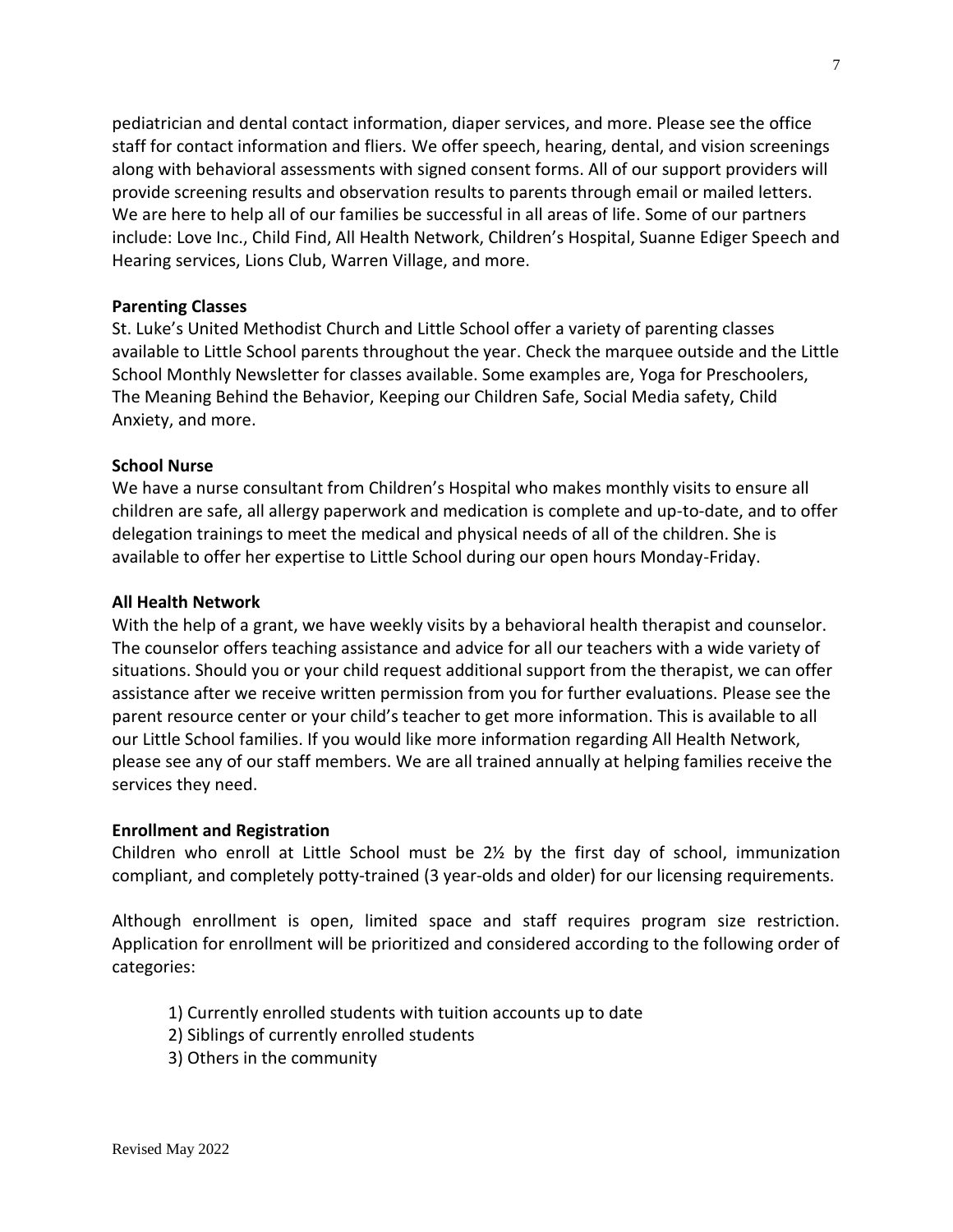Students will be placed in the most appropriate class according to birth dates. We cannot guarantee requests for specific teachers or placement with specific friends. Every effort will be made to place siblings together on the same days. In the event that we have full enrollment, a waiting list will be maintained. Children may begin Little School any time during the year, if space is available. Being placed on a waiting list does not guarantee placement the following year but does give special attention.

Little School enrollment opens in January. There is a non-refundable school supply fee that is due once you receive email confirmation that we have a spot for your child. Payment of this fee guarantees a spot for your child. If the payment is not made within two weeks of being offered a spot, we will release your spot and give it to a child on our waitlist.

The registration fee for the 2022-2023 school year is \$100.00 per child. Paperwork will be completed online, and must be completed by June 15th. Any paperwork that is not completed on time will accrue a \$25.00 late fee.

General Health Appraisal forms (signed by both the parent and doctor), immunization forms, and one month of tuition, which is applied to May 2023, is due on August  $1<sup>st</sup>$ . General Health Appraisal forms and immunization records can be email to [LSregistration@stlukehshr.com,](mailto:LSregistration@stlukehshr.com) faxed to 303-470-5615, or dropped off at our black Little School mailbox on the north side of the building. If any of those items have not been turned in by August  $1^{st}$ , a \$25.00 late fee will be added to your account. Students may not start at Little School if any of the following items are incomplete or missing: complete registration packet (online), general health appraisal form, immunization records, and one month of tuition (applied to May 2023).

## **Immunizations**

Children must be immunized according to the Little School policies and procedures and state requirements unless a proper exemption form is completed annually. If your child is on a delayed schedule or has an exemption, please contact the director, Ms. Kelly, to discuss this further and fill out the appropriate exemption forms. Appropriate exemption forms will be required to remain in compliance with immunization laws.

## **Medical Insurance and Providers**

Little School documents all student's medical home and insurance information. Resources are provided at our parent resource center and by request if you are needing a primary care doctor, health insurance, dentist, vision specialist, speech therapists, or hearing screenings.

## **Transition Support**

Little School offers a variety of opportunities that help children move through transitional times while enrolled. Here are some examples:

-Little School hosts a Meet-the-Teacher day before the school year begins. If translation services are needed for families whose native language is not English, please email the director to set up a translator for your meet the teacher event.

-Kindergarten Transition Meetings in December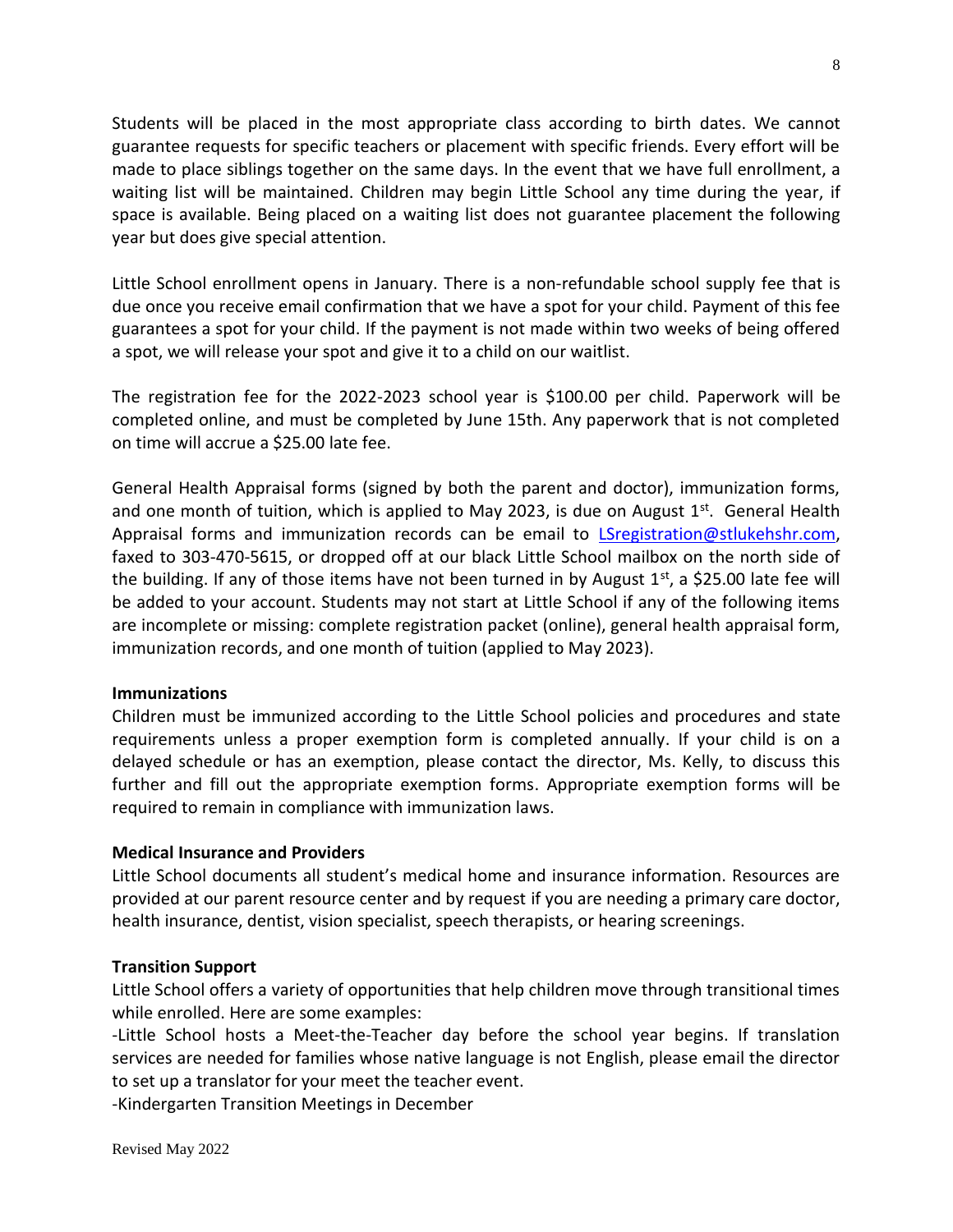-Explorers Transition Meetings in December

-Transition tips and meetings for potty-training with our non-potty-trained class. Please see your child's teacher for specifics.

-Tours that allow you to meet the teacher and children if enrolling later in the year

-Resources to help you find doctors, dentists, and support services in the area

-Trial days approved by the director and with the appropriate forms completed

-If you are experiencing a transitional time at home such as a move, new baby, divorce, or change in employment that may affect your child, please see our parent resource center next to the office for some helpful resources and support. The director also has a library of resources where you can check out books to borrow.

Individualization: Little School will help each student with transitioning to preschool. Some examples include the use of security objects to help with separation, trial days for new students who start after our first day, observation days, and assistance from our mental health professional through All Health Network.

#### **Class Days, Times, and Tuition**

2.5-year-old Program Must be 2.5 by the first day of school of the current year

| $M/W: 9:00am$ to 1:00pm  |                                              | Cost: \$220.00 per month |  |
|--------------------------|----------------------------------------------|--------------------------|--|
| $T/TH: 9:00am$ to 1:00pm |                                              | Cost: \$220.00 per month |  |
|                          |                                              |                          |  |
| ear-old Program.         | Must be 3 by October 1st of the current year |                          |  |

3-year-old Program Must be 3 by October 1st of the current year

| $M/W$ : 9:00am to 1:00pm | Cost: \$220.00 per month  |
|--------------------------|---------------------------|
| $T/TH: 9:00am$ to 1:00pm | Cost: $$220.00$ per month |
| M/W/F 9:00am to 1:00pm   | Cost: \$315.00 per month  |

4-year-old Program Must be 4 by October 1st of the current year

|     | M/W/F: 9:00am to 1:00pm     | Cost: \$315.00 per month |
|-----|-----------------------------|--------------------------|
|     | $T/TH/F$ : 9:00am to 1:00pm | Cost: \$315.00 per month |
|     | $T/TH: 9:00am$ to 1:00pm    | Cost: \$220.00 per month |
| M-F | 9:00am to 1:00pm            | Cost: \$500.00 per month |

Explorers 5-year-olds: Must be 5 between April  $1<sup>st</sup>$  and October  $1<sup>st</sup>$ 

| M/W/F: | 9:00am-1:00pm          | Cost: \$315.00 per month |
|--------|------------------------|--------------------------|
|        | M/T/W/TH 9:00am-1:00pm | Cost: \$400.00 per month |
| M-F:   | $9:00$ am-1:00pm       | Cost: \$500.00 per month |

Our Explorers Program is our 5-year-old program for children who turn five between April  $1<sup>st</sup>$ and October  $1<sup>st</sup>$  and who are not attending kindergarten. These classes are designed to assist children who may need additional social, emotional, physical, or cognitive growth and maturity,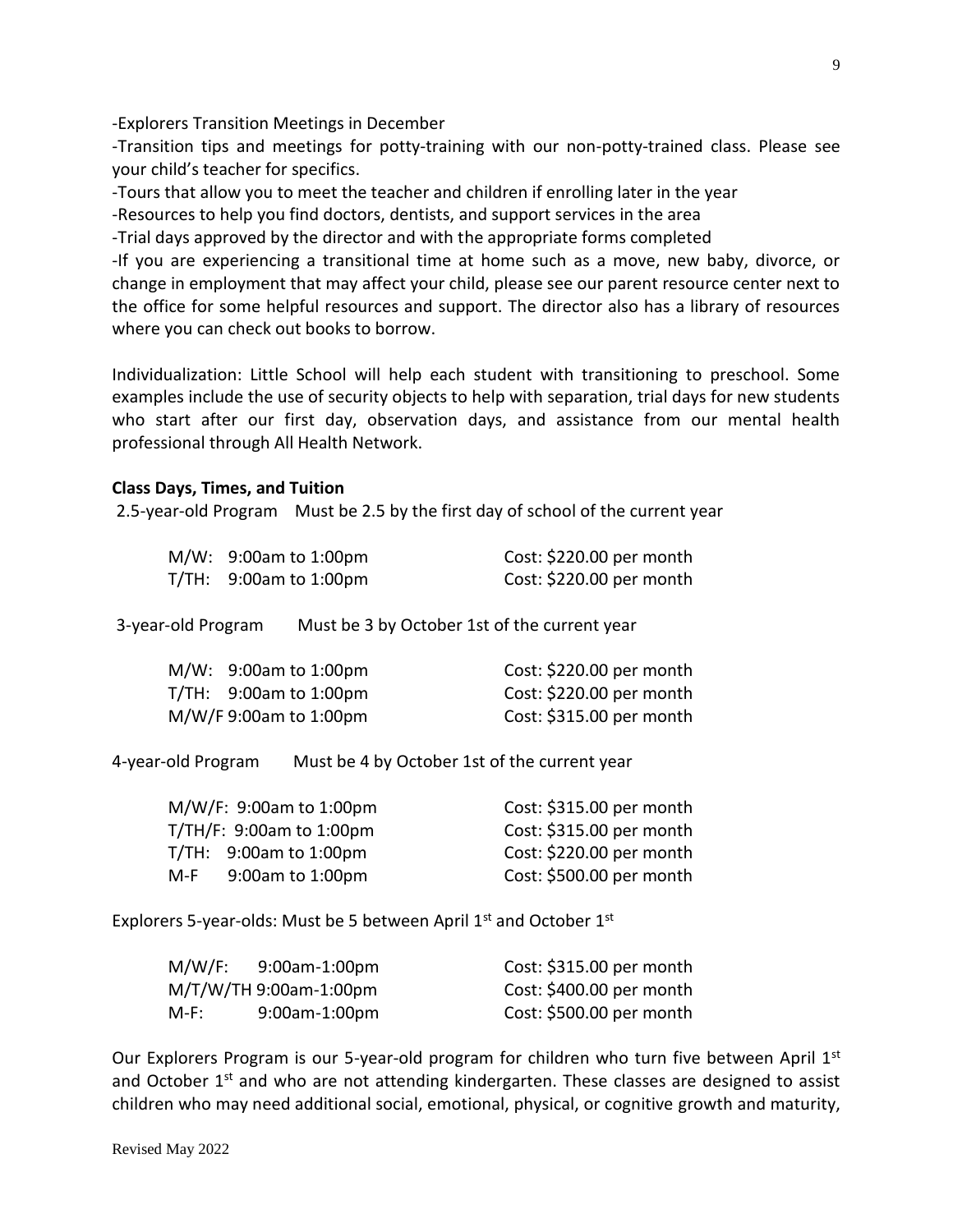and who are not quite ready for kindergarten according to their teachers and parents. This class is not a repeat of the four-year-old preschool program, and it is not a kindergarten class. Efforts are focused on kindergarten readiness, and creating a successful transition to kindergarten. In addition to academics and social skills, teachers focus on helping children to be more independent.

# **Office Hours**

Monday-Friday 9:00am-2:30pm

# **Church Office Hours**

Monday-Friday 9:00am-3:00pm

## **BeforeCare**

This is an opportunity for parents to drop-off children before school starts from 8:30am to 8:55am. This class is monitored by lead teachers who ensure that each child makes it to his/her own classroom each morning at 9:00am. You do not need to sign up for this class in advance. Assistant teachers will take your child from the BeforeCare room to their regular classroom and check them in.

Any amount of time between 8:30am and 9:00am Cost: \$3.00 per day

# **AfterCare**

We offer an AfterCare program from 1:00-2:45pm. This program is taught by two lead teachers and involves a naptime, outdoor time, snack (provided by the parent), crafts, and free play. You must sign-up for this class using the online link and sign-up 24 hours in advance. If you cancel less than 24 hours in advance, your account will still be charged. Parents pick-up their child from AfterCare at the backdoor of the AfterCare room (back sidewalk, 4th door on the left).

Any amount of time between 1:00pm and 2:45pm Cost: \$15.00

# **Inclement Weather Procedure**

If DCSD closes due to inclement weather, we too will be closed for the whole day. If DCSD does a delayed start, we too will delay the same amount of time. For example, if DCSD delays for 90 minutes, we will start at 10:30am. We will send an email, post on our Facebook page, post on our website, and notify 9 News, Channel 7 News, and CBS News Channel 4 in the event of a closure or delay.

# **Closure Policies**

Little School will continue to collect tuition for up to 30 days in the event of an extended closure for an unforeseen reason. After 30 days, Little School will offer alternative forms of education, in an alternative location, or tuition will cease if those options are not available.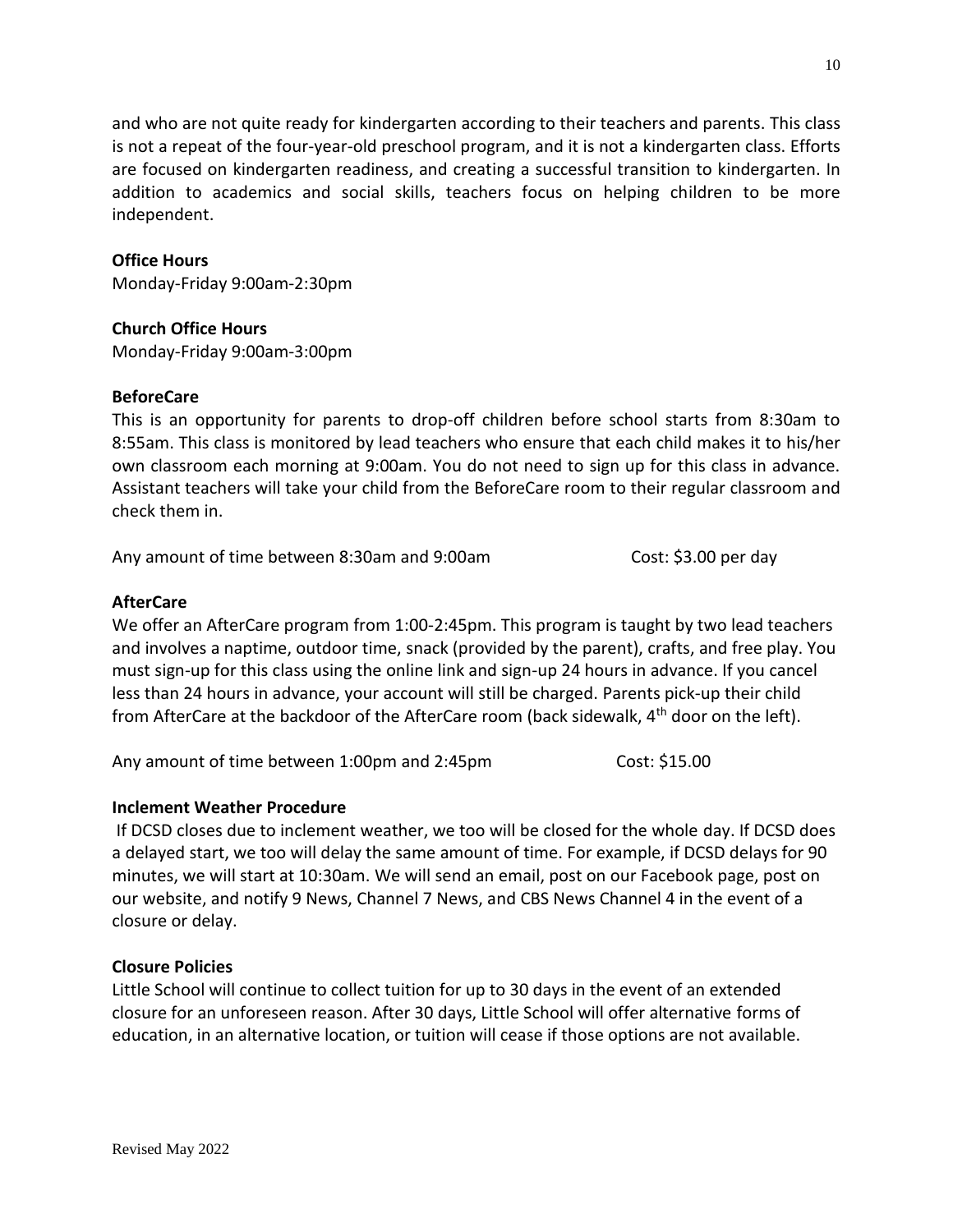## **Late pick-up**

If you are more than 15 minutes late to pick-up your child, they will be sent to the AfterCare Program and your account will be charged \$15.00 for the day.

## **Payments and Fees**

School Supply Fee: A \$100.00 school supply fee is due when you receive enrollment confirmation for your child's spot at Little School.

Tuition Policies: Tuition is due the first day of the month beginning in September and ending in April. Automatic withdrawal is processed on the first of the month through SmartCare. Tuition is based on the total days of school for the year and divided up evenly among 9 months. Tuition is not pro-rated for holidays and breaks.

Tuition for May 2023: The last month of tuition is due with your enrollment paperwork by August 1<sup>st</sup> of the current school year. If this is not paid by August 1<sup>st</sup>, a \$25.00 late fee will be added to your account.

Late fees: Monthly tuition payments are due no later than the  $10<sup>th</sup>$  of each month. A late fee of \$25.00 will be applied to your account on the  $10<sup>th</sup>$  for any unpaid tuition.

Additional fees: Fees accrued through the month such as BeforeCare, AfterCare, and drop-in classes are due the following month with your tuition.

Withdrawal reimbursement: Should a student withdraw in or before March, May tuition will be refunded or applied to your child's thirty-day notice for withdrawal. May tuition will not be refunded if a student withdraws in the month of April or May.

Forms of payment: Online payments are available through the Smartcare for Parents App. We accept bank account payments (no extra fees), credit card payments (fee of 2.8% each time), and payments by check. We do not accept cash payments for tuition.

Cash is not accepted except for extra activities such as tickets to our Family Fun Night. The Little School office does not keep cash in the office.

Bank fees: In the event of an automatic withdrawal denial or bounced check, a fee of \$20.00 will be added to your account.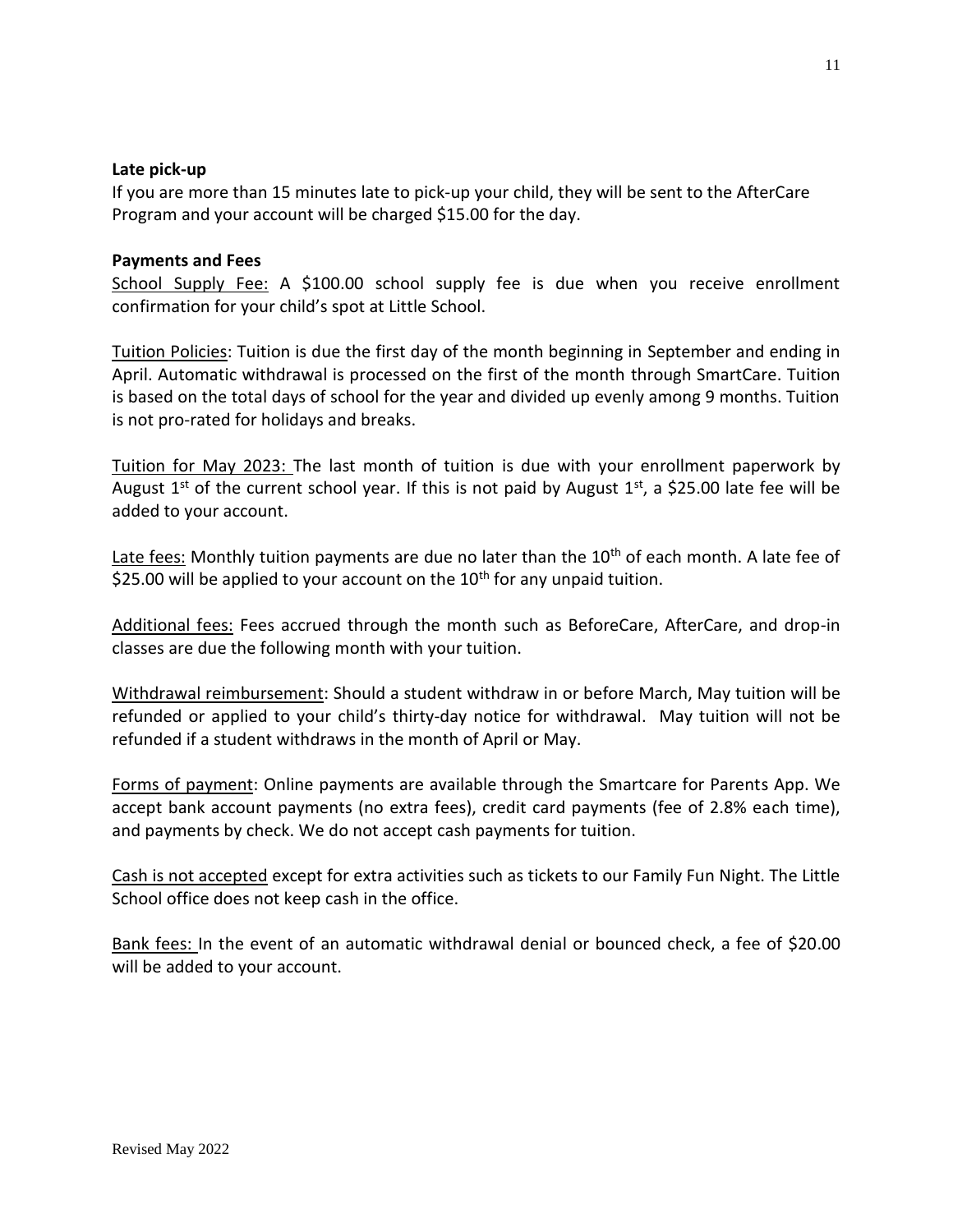#### **Withdrawal Policy**

Written notice of the intent to withdraw must be submitted to the director 30 days prior to the date of withdrawal. Parents are responsible for 30 days of tuition from the time of the written notice even if the student withdraws immediately. Parents of children who leave the program for disciplinary reasons before the 15th of the month, will be responsible for a full month of tuition. Children who miss school for illness and/or vacations will not receive a discount or refund of tuition.

#### **Discipline Policy**

At Little School, children are taught the appropriate skills and language to deal with conflict, which may be used throughout their entire school career. Positive reinforcement and redirection are our primary forms of discipline. It is our intent to assist children through an uncomfortable situation and help them to understand how to be a positive advocate for themselves. Little School staff encourage children to express their emotions through interactive play and puppets when appropriate.

Children who deliberately bite, hit, kick or scratch other children will be immediately removed from the situation. An appropriate consequence will follow at the discretion of the teacher, director, and the parents will be notified. Habitual harmful behavior will be handled on an individual basis and the welfare and safety of the group as a whole will be considered when a decision is made to allow the child to return to the class. A conference will take place with the parents, teacher, and the director. A child may be removed from the classroom for a period of two weeks and returned for a probationary period of two weeks. A joint decision between the director and teacher will be made at the end of that time as to whether or not the child is ready to rejoin the program.

## **Medication Policy**

Should medication for asthma or allergies be necessary, it will be stored safely in the child's classroom and labeled with the child's name, picture, dosage, and doctor's name. Each teacher, who is assigned to a child with allergies or requiring medication, will be properly delegated to administer the medication by our staff nurse from Children's Hospital. A child who requires medication at school must have a Child Allergy Form and an Allergy and Anaphylaxis Action Plan signed by both the parent and doctor. It must not be expired, and it must be turned in before school starts. According to rules and regulations of the State of Colorado, we cannot allow children with missing paperwork to attend school until the paperwork is complete.

#### **Sunscreen**

The Colorado Rules and Regulations for preschools and daycares require students to have sunscreen on before attending school. To ensure the health and safety of all children, we ask that all parents apply sunscreen to their child before school each day. If your child has an allergy, or you do not want your child to wear sunscreen, please indicate this on the permissions form located in the registration packet. If parents forget to apply sunscreen, Rocky Mountain Sunscreen will be available at the office to apply to your own child at school.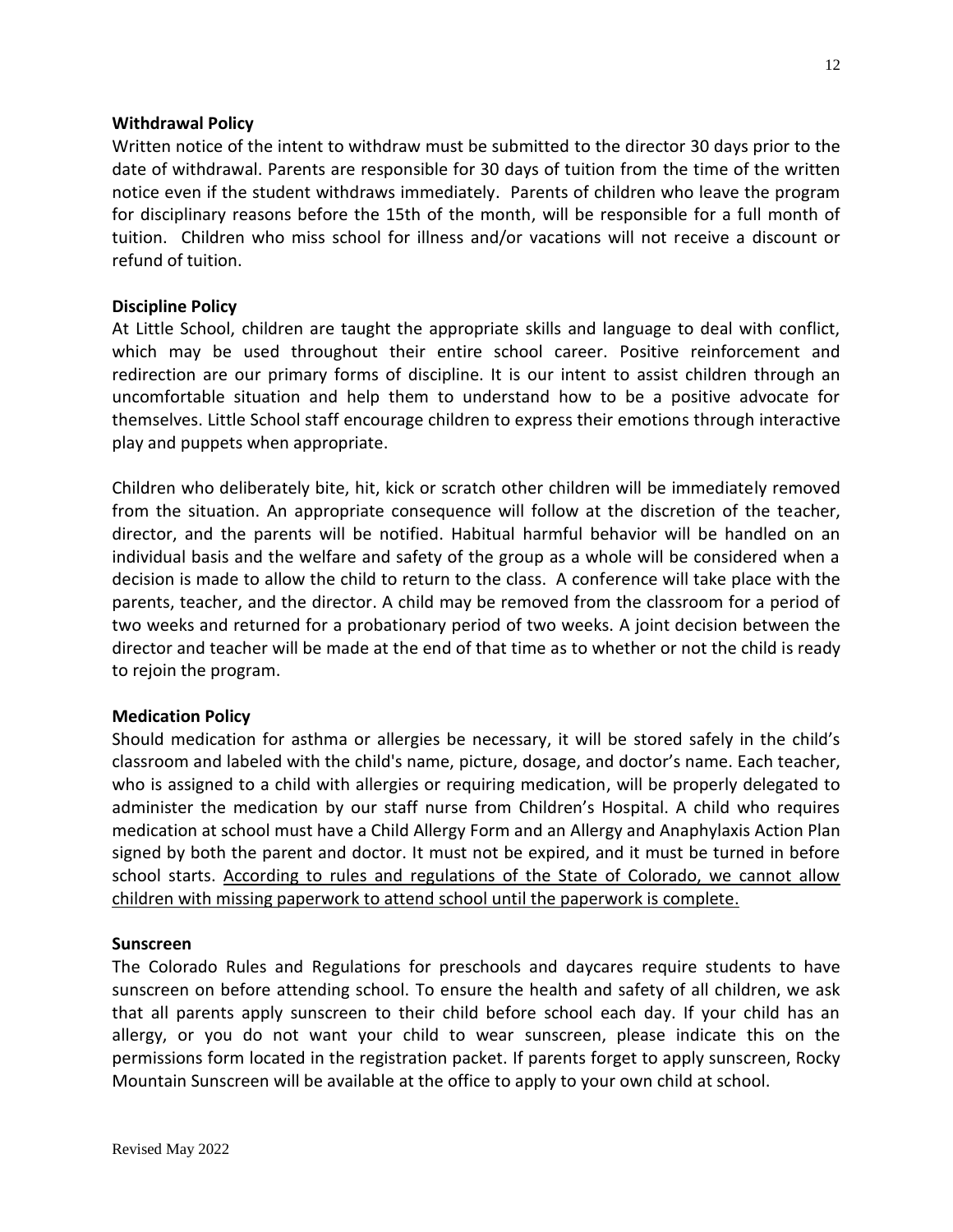## **Sanitation**

Little School is required to sanitize and clean all classrooms, toys, and equipment daily. Commercial grade and state approved cleaning solutions are used on all surfaces. A commercial cleaning company is contracted by Little School to clean all areas each night. Children and staff will wash hands frequently throughout the day. Please let teachers know if your child has a sensitivity to soap, and in that case, please provide a safe soap for your child to bring to school. We also have airpurifiers in every classroom that circulate and clean the air 5-6 times an hour.

## **Potty-Training**

Our 2.5 year-old classes are the only classes licensed for diaper changing. If your 2.5 year-old is not potty-trained, a fee will be added to your account of \$30.00 per month. When your child is potty-trained that fee will be removed. All other students are required to be in underwear. Pullups are not allowed. According to our state license regulations, we are unable to wipe children. We have a highly trained staff that can give verbal cues to your child on how to wipe themselves. We are sensitive to potty-training and work hard to help your child develop independence with potty-training. If you have any issues or troubles with potty-training or regression, please contact your child's teacher or our director. We would be willing to help offer advice and work with you. We are able to help children with buttons and zippers, and we work to teach them how to manage those on their own as well.

## **Illnesses and absences-How to report an absence of any kind**

Please complete the online form on the home page of our website if your child will miss school due to illness or vacation. Our licensing department requires us to track symptoms of illness to prevent and document outbreaks of contagious illnesses. All children will remain anonymous when we report to the Department of Early Childhood.

# Covid Clause

All students and parents must adhere to any Covid procedures and protocols in place at Little School and St. Luke's United Methodist Church. This includes mask wearing, social distancing, hand washing, entering the building, travel quarantines, and other safety measures. Covid protocols could change throughout the school year, and they must be adhered by in order to attend school or enter the building. These will be updated on our website as needed.

Antibiotics: Children who are on a doctor's prescribed medication should remain home for 24 hours to give the medication enough time to prevent the spread of the illness.

Vomiting and diarrhea: Should your child vomit the evening before or the morning of school, please keep them home. If your child has thrown up two or more times in 24 hours, they should stay home. Sometimes children will vomit as a result of draining mucus or food. Please wait 12 hours to ensure they are not sick. In some cases, children will vomit a second time. If your child has diarrhea three times in 24 hours, please keep them home.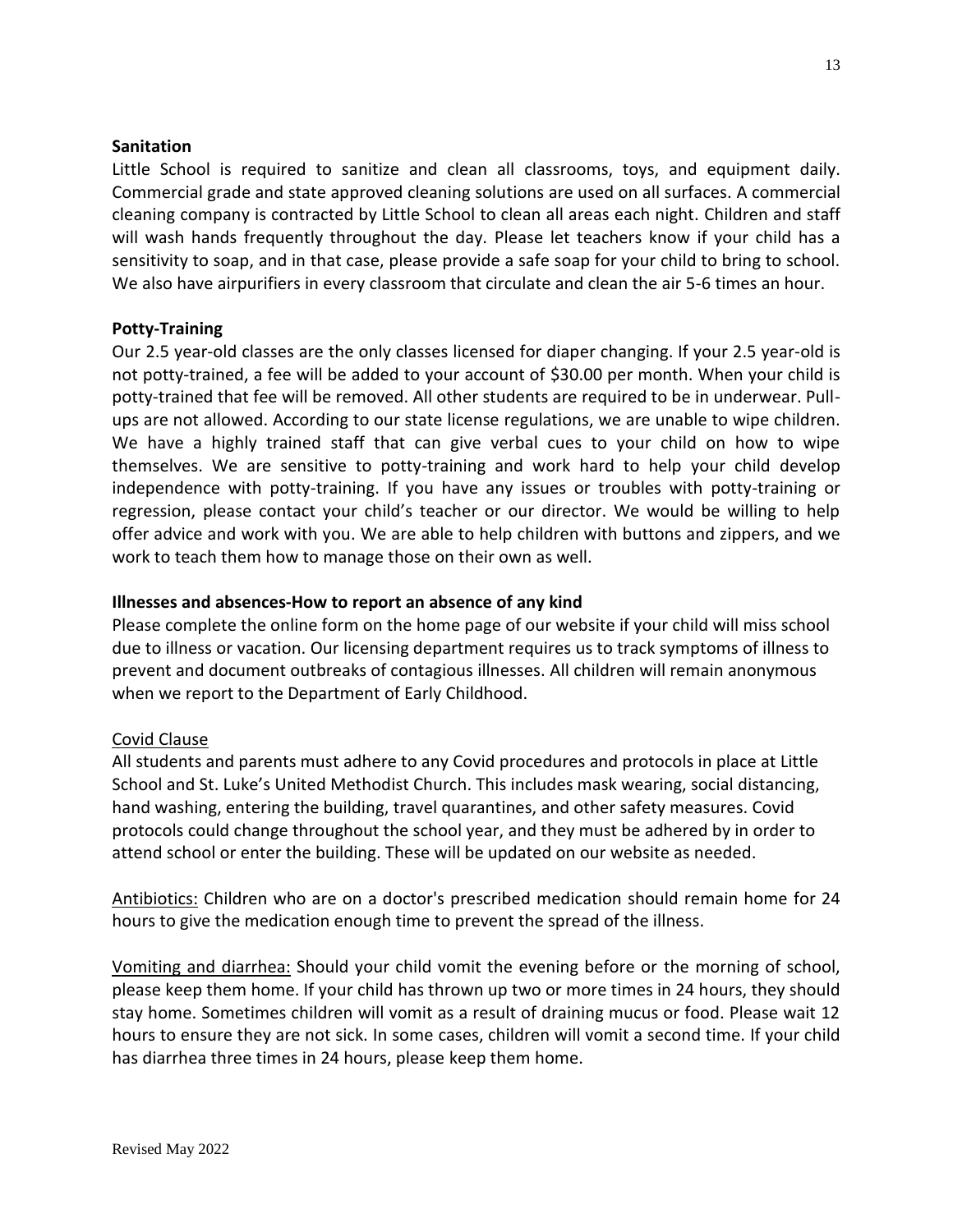Fevers: If your child has a fever, we will call you. They are not required to go home until the fever is over 100 degrees. In the event a parent or emergency contact cannot be reached, the child will be supervised and cared for at the health office until a responsible party is available.

Colds and illness: Please refer to the "How Sick is too Sick" document below and on our website under the FAQ section to determine if your child should stay home due to cold-like symptoms.

# **<https://drive.google.com/file/d/1RcdCmU4SYXwmVhJrA3Pyk0gP0MTDClkF/view>**

# **Separation Anxiety**

In the event a young child is crying or screaming and continues to do so for over half an hour, the teacher and director will make a joint decision as to whether or not the parent should be notified. Age and separation anxiety will be taken into consideration, as well as the comfort level of the child. Our hope is to provide a secure, loving environment that children will feel completely at home in.

# **Visitors**

All preschool visitors are asked to use the north and south preschool doors and not the main church entrance when coming to the preschool. All visitors are required to sign in at the front desk. For your child's safety, the doors of the church and preschool are locked at all times. There are video doorbells at each entrance of the church which allow the staff to see any visitors before the doors are opened. Please ring the doorbell, and wait for an audio response from our office staff if you need to enter the school.

Parents of children who attend classes on the south side of the building, please use the south parking lot. Parents of children who attend classes on the north side of the building, please use the north parking lot. Parents with strollers may use the north entrance where there are not stairs.

# **Parent Volunteers**

We love having parent volunteers. Our classroom teachers can utilize volunteers to their discretion. Please understand that sometimes students in classrooms do not do well with parent volunteers, and it can cause separation anxiety for some students. Therefore, teachers decide how best to utilize volunteers, and if it is appropriate for their students each year.

Little School office staff frequently ask for volunteers for school-wide projects. We invite parents to join our advisory board, help with special events, and help with projects both at home and in the building. Please keep an eye out for volunteer requests through our newsletters and emails.

# **Drop-off and pick-up**

Please always bring your cellphone or key tag to check your child in and out. You will scan a QR code or a key tag in order to drop off your child. According to state laws, preschool parents must physically hand-off their child to a staff member of Little School.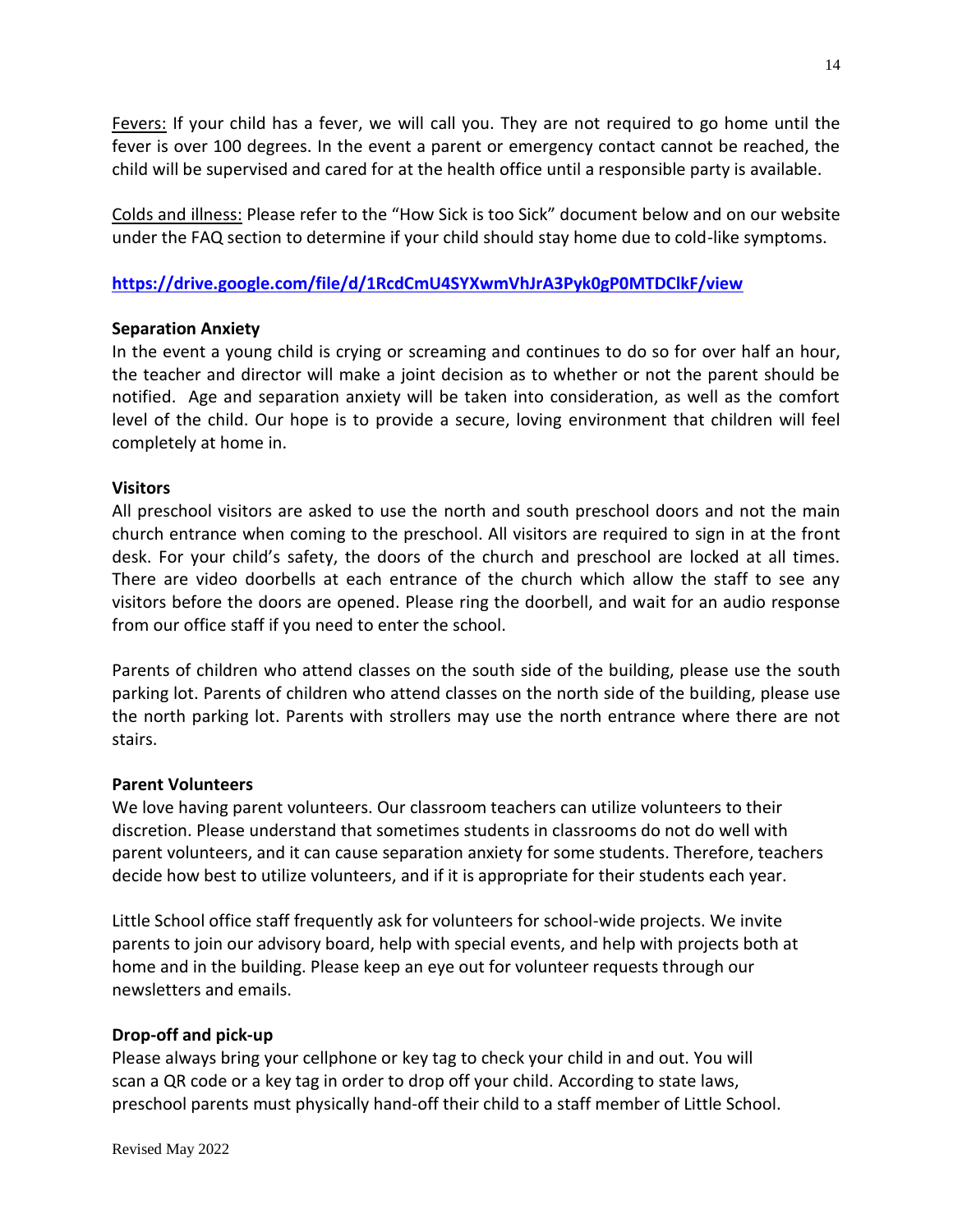We do not have a drop-off lane, and parents/guardians must walk their preschooler into the building. We will not release any children to adults who are not on their safe pick-up form.

If you have a sick or sleeping child in your car, and need assistance picking up or dropping off your Little Schooler, please call the office (303-791-1982) and one of our staff will be available to help you. Please do not leave children unattended in the car. All children must be accompanied into and out of the building.

Little School uses a secure app called SmartCare for parents to sign their child in and out. It is also used to verify safe pick-ups, emergency contacts, and parent information. All parents, guardians, and safe pick-ups will be required to have the appropriate sign-in information on the app in order to take a child home. If you are not listed on the app under the child's profile, you will need to go to the office to verify information. It is strictly forbidden to forge the signature of another adult. For each child in our care, we must have at least one (non-parental) emergency contacts with current phone numbers in case of an emergency. Please download the Smartcare for Parents app and verify your email address prior to Meet the Teacher Day. You will be trained in how to sign your child in at that event.

Parents that arrive at Little School intoxicated or under the influence of drugs or marijuana will not be allowed to leave with their child until 911 has been called and assistance arrives.

# **Social Media**

All parents sign an agreement that they will not post photos of other children on their social media accounts. This policy includes photos parents take on their own along with photos parents receive from teachers through the SmartCare app. This is for the safety of the children in our care. We will post photos of children on our social media pages with the permission of the parents only, and we will never post names of children or tag parents in the posts. Our social media pages are used to promote our school and share updates on occasion with parents.

# **Website (stlukeslittleschool.org)**

Little School maintains a website and Facebook page with important information, updates, snow closures, calendar, and special events. Please check the website for new information frequently. We also send information via email, including our monthly newsletter. Make sure you provide the office with a current email address.

## **Contacting Us**

Little School is in session August 16th through May 26th. You may reach us by phone Monday-Friday 9:00am-2:30pm at 303-791-1982. We observe all holidays and follow the DCSD conventional calendar for most holidays. Please see the calendar on our website for specific dates.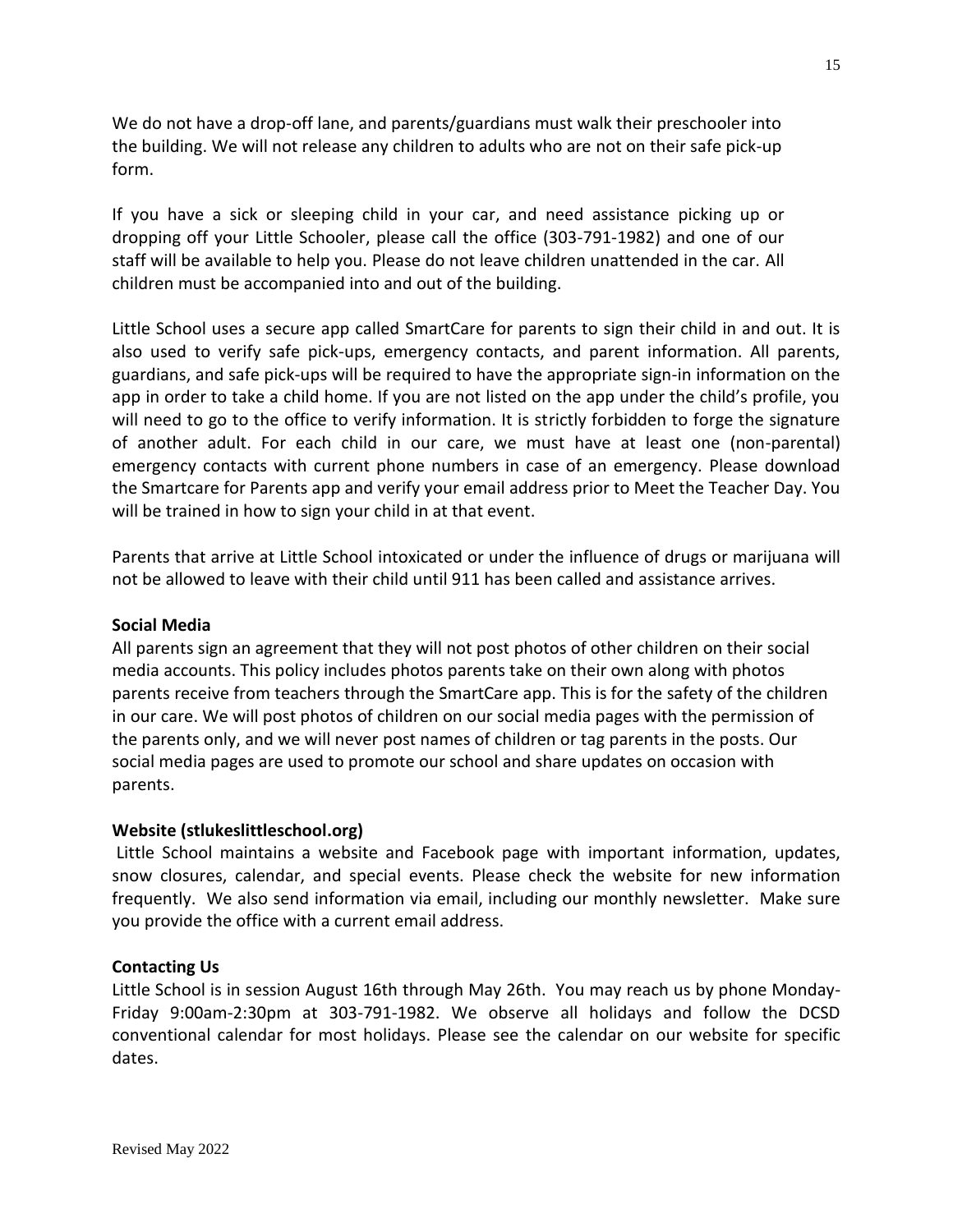# **Summer Hours**

# Our office is closed May 30<sup>th</sup>-August 12<sup>th</sup>. Please email for questions as our phones are not **regularly checked.**

During the summer months, you may email our director, Ms. Kelly, at [kelly@stlukeshr.com.](mailto:kelly@stlukeshr.com) For registration questions, you may email our registrar, Casey at [LSregistration@stlukeshr.com](mailto:LSregistration@stlukeshr.com) All other staff is off during the summer.

Our staff returns to Little School two weeks prior to our first day of school. During the first week of August, you will hear from your child's teacher welcoming them to their class. You will not hear about teaching assignments prior to August 1st.

## **Accountability Structure**

The following structure of accountability for the Little School Preschool, a program of St. Luke's United Methodist Church, is as follows:

- 1. Kelly Amadeo-Director
- 2. Michele Kaminsky- Clergy St. Luke's United Methodist Church
- 3. Amanda Lewsi, Assistant Director
- 4. Cali Miodonski, Assistant Director

## **Parent Concerns**

In the event of a concern, please make all attempts to handle situations with the teachers first. If your concerns are not handled properly, please feel free to reach out to the director, Kelly Amadeo at [kelly@stlukeshr.com.](mailto:kelly@stlukeshr.com)

## **Communication**

Teachers will be in contact with parents on an ongoing basis to make sure that they are fully aware of how their child is progressing. Please bring any questions, comments, or concerns to the teacher first. If your concerns are not properly handled, please reach out to the director at any time.

Little School feels it is in the best interest of all children to speak in private and not in front of children or other parents should you have a concern. If you would like to speak to your child's teacher about a concern you may have, please arrange a time with them outside of our normal school hours. You may also reach your child's teacher via email. Email addresses can be found on our website or by following the pattern: [firstnamelastinitial@stlukeshr.com](mailto:firstnamelastinitial@stlukeshr.com)

## **Media and Technology**

On rare occasions, for educational enhancement, children may view movies, DVDs or iPads with a teacher. Media is never used by children alone at Little School. Since children are with us for a short period of time, we do not feel that electronics are a proper use of their educational time. Only G rated videos containing Christian and/or educational content will be allowed. At no time are movies, DVD's or iPads used as a replacement for interactive preschool learning and play.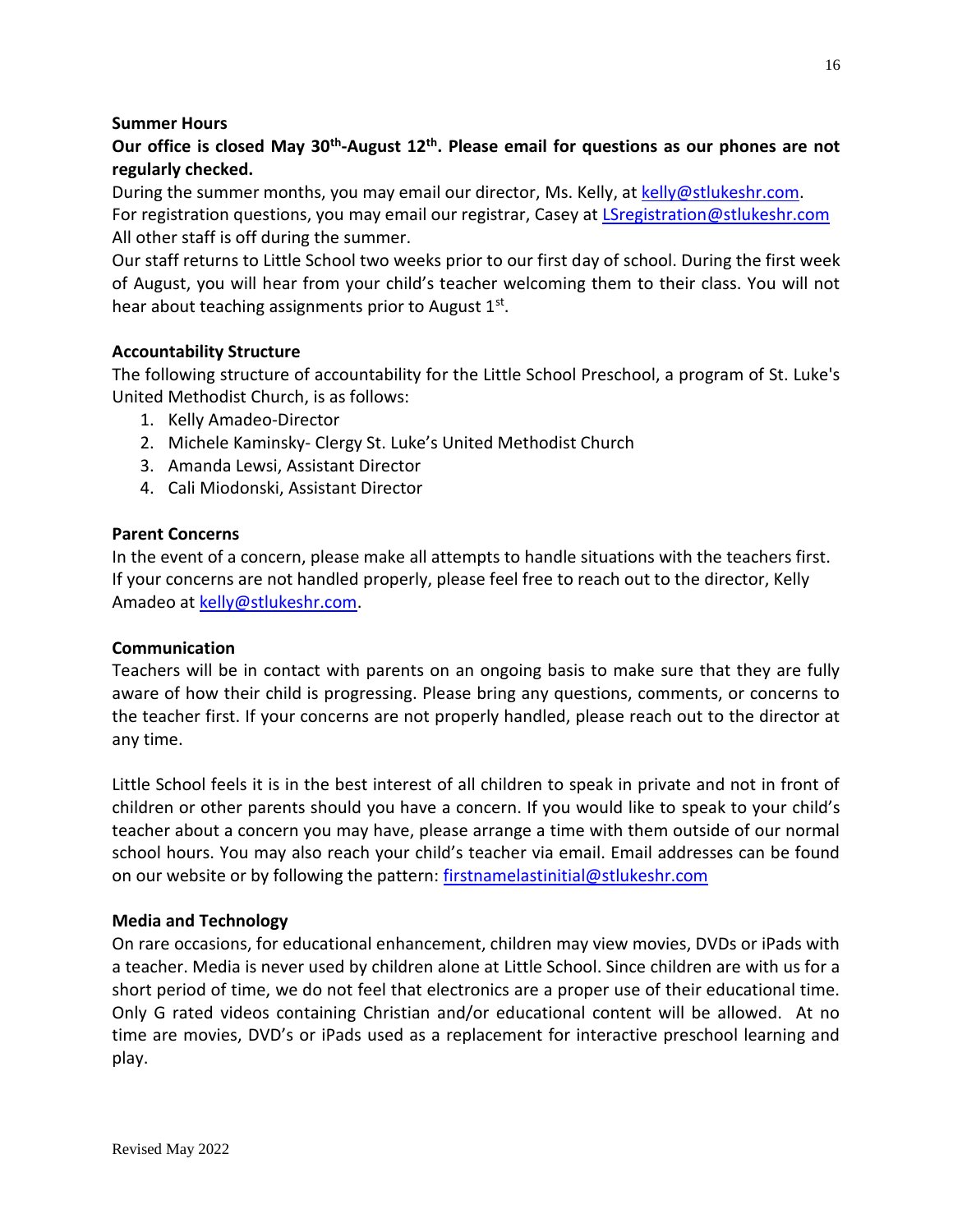## **Parent Teacher Conferences: (Twice a year)**

You will have a chance to have a parent teacher conference twice during the school year. The first one will be in November, and the second one in April. Both conferences are formal 20 minute conferences with your child's teacher. We do not have regular school on those days, but we do provide a childcare room for your Little Schooler and their siblings if needed. We encourage all of our parents to ask their child's teacher how their child is progressing on a weekly basis. We strive to communicate with our families on a regular basis and not just at parent teacher conferences. Note: If you are not able to attend parent-conferences on the scheduled days, teachers will email you an update on your child, but they are not required to offer a conference on a different day. Some of our teachers have 24 conferences to conduct, and spreading them out for parents who are unable to attend is very difficult on our staff. We do promise to offer an update on your child, and if you are out of town, we always offer zoom calls for conference day.

## **Confidentiality**

Little School will maintain the confidentiality of all student records as required by state law. Written permission is required by each parent before teachers are allowed to distribute personal information to other parents. All student records are confidential and private in accordance with the FERPA Act.

## **Emergency Drills and Procedures**

All of our staff is FEMA-Emergency Preparedness trained. Fire, tornado, and lock down procedures will be practiced with your children at Little School monthly. This is critical to their safety while at Little School. This is a requirement of the state of Colorado, and it will help children be better prepared when they enter elementary school and experience the same drills.

In the event of an unforeseen event (fire, water damage etc.) where Little School staff and children must be evacuated, children will be supervised and escorted to Christ Lutheran Church next door to the south. They will remain with their teacher until a parent has been contacted for pickup. Pickup will be at Christ Lutheran Church.

In the event of a natural disaster such as a flood, tornado, excessive lightning, or other dangerous events, children will remain inside the building until the threat has ceased. We will be in contact with parents, but please do not call the school. We need to keep phone lines open during this time. Children will be supervised by staff at all times until parents arrive.

# **Child Abuse and Neglect**

The Colorado State Department of Child Protection Services requires that teachers, administrators and those working with children, who have reasonable cause to suspect that a child has been subjected to abuse or neglect, report it immediately.

Should there be a complaint about St. Luke's Little School, director or staff, it shall be addressed directly to the clergy of St. Luke's United Methodist Church. If the complaint is of a state matter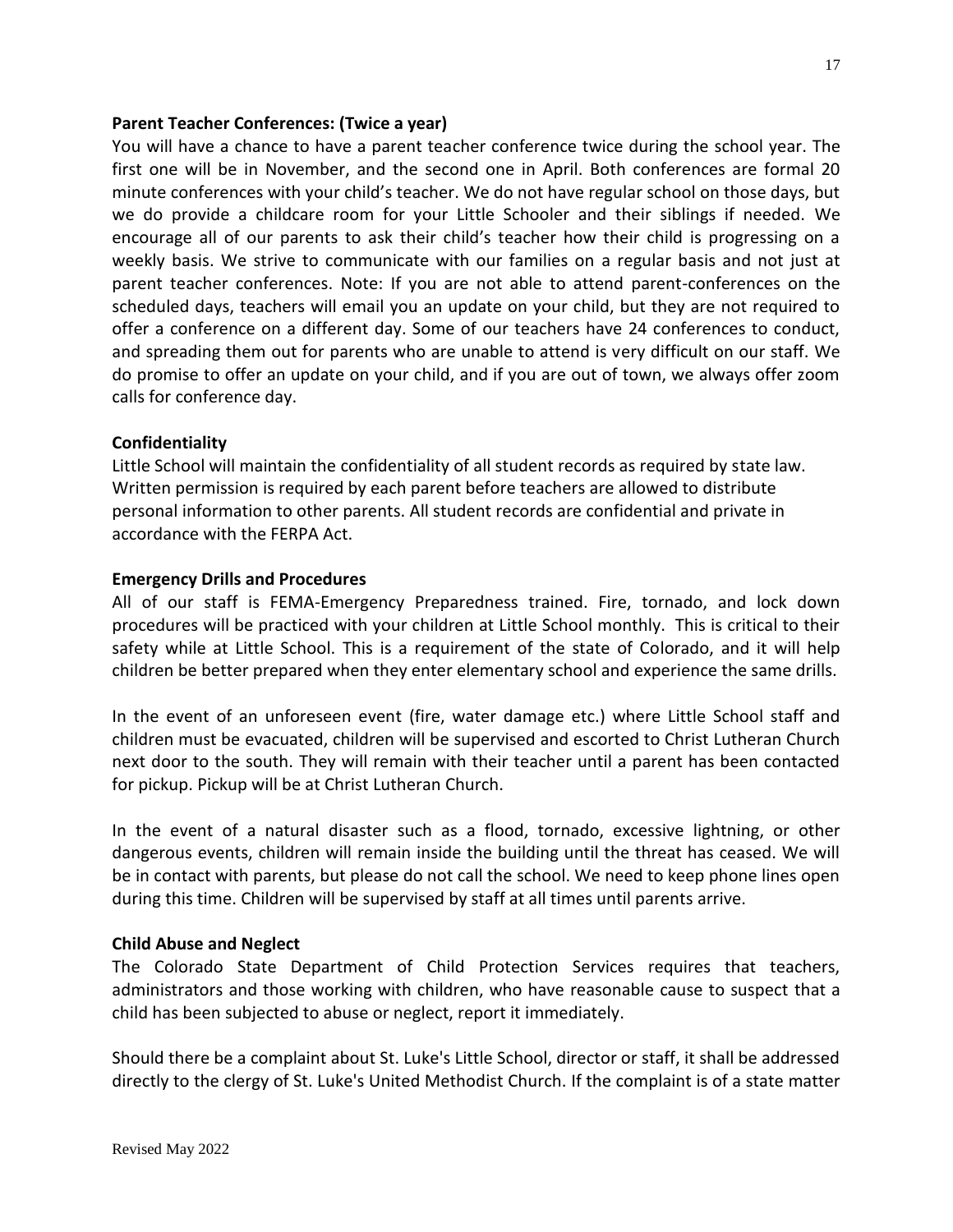(i.e., suspected child abuse) it should be brought to the attention of the Douglas County Department of Social Services. (303-688-4825)

If you have concerns about our facility or would like to review a licensed facilities file, please consult the Division of Early Care and Learning at 1575 Sherman Street, Denver, Colorado 80203-1714 or at 303-866-5958.

# **Child Supervision**

Children attending St. Luke's Little School are supervised by an adult at all times. Teachers are instructed to keep attendance and note children's absences. Teachers are required to count children frequently during their class time, especially when exiting and entering the classroom, after bathroom time, outdoor time, or special programs.

## **Lost Children**

Should we not be able to locate a child, the director, assistant director, office manager and lead teacher for that class will notify the entire staff and begin an immediate lockdown. If parents are at the school, they, (and/or siblings) are requested to enter their child's classroom and shut the door. The assistant teacher will remain with the class. All means will be initiated to locate the child. If the child is not located after a thorough search, the authorities will be notified.

## **Accidents and Injuries**

All accidents and injuries, severe or minor, will be documented with our administrative staff and Injury Reports will be filled out by both the lead teacher and the parent. Incidents and injuries that require a doctor or hospital visit, at the request of the parent or teacher, will be documented through the Department of Human Services Childcare Division.

For minor injuries, bump, bruises, and scrapes parents will be notified at the end of the day. All of our staff is CPR and first aid certified.

#### **Food Policies and Procedures Lunches**

Parents are asked to provide lunches for their child each day they attend Little School. Lunches are not shared among children. According to the Rules and Regulations of the state of Colorado, parents are encouraged to include five food groups in children's lunches. Children are encouraged to bring water bottles each day. Lunch time is also a social time. While teachers encourage children to eat their food, sometimes food will come home because the child was socializing with his and her friends. Children are never withheld food or rushed through lunch time. Lunch time is a fun and social time for our children, and they are under the guidance of their lead teacher during this time.

## **Snacks**

Parents are asked to provide snacks for their child for the day and a second snack for AfterCare if they are to attend AfterCare that day. According to the Rules and Regulations of the state of Colorado, at least two food groups are required for each child at snack time. Each child will bring their own snack and water bottle to school.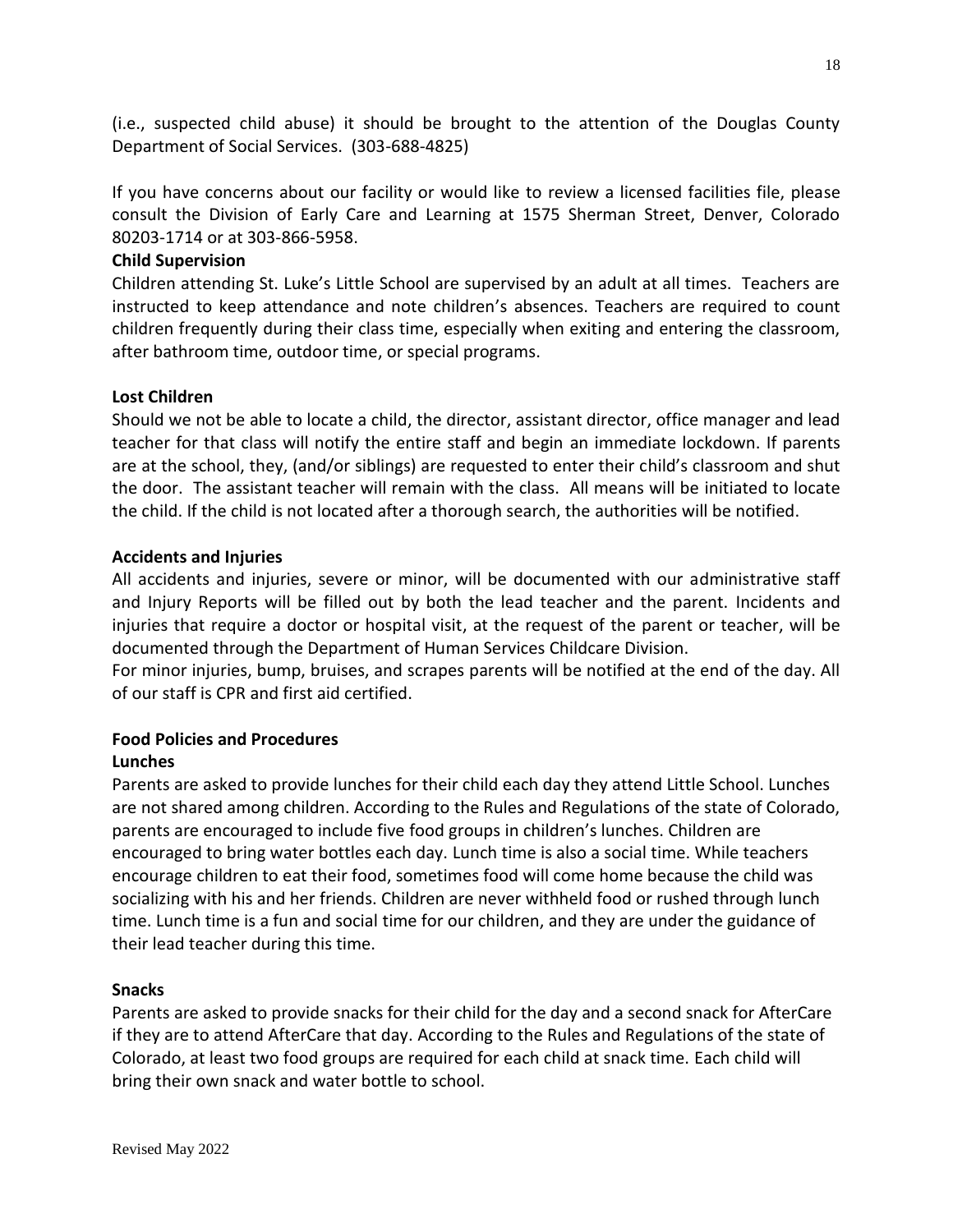## **Allergies**

We are very sensitive to food allergies and other allergies in the classroom. Your child's teacher will let you know if any foods need to be avoided for lunchtime or snack time. It varies per classroom. Our assistant director discusses food allergies with each family, and assists the teachers in setting up guidelines and regulations for food brought into the classroom. If your child has an allergy of any kind, please feel free to contact [littleschool@stlukeshr.com.](mailto:littleschool@stlukeshr.com) Our teachers are delegated by our Nurse Consultant from Children's Hospital to administer EpiPens (or other types).

# **Clothing**

We cannot guarantee that the clothing your child wears will not come home with paint, playdough, or other substances on them. Please dress your child for an active, sometimes messy, day. Please put shorts or leggings under dresses. Always send your child with a complete set of clothes (including extra shoes or flip flops) in their bags. Children may need to change clothing if they get wet or have an accident. If your child has a bowel movement accident, our state license regulations require us to call the parent or guardian to come help change the child.

## **Shoes**

Please dress your child in sturdy shoes for climbing and running. Please pack boots in your child's bag in case the ground is wet or snowy. It is recommended that you pack a small pair of shoes in their bags in case they have an accident and their shoes get wet. We do not keep extra shoes at Little School.

## **Outdoor Time and Active Time**

We follow the "Weather Guidelines for Children" when determining if it is too warm or too cold outside. We feel outdoor time is extremely important. Please pack clothing for your child to remain warm and dry when they go outside. If extreme temperatures prevent us from going outside, children will get a chance to expend their energy and build their muscles in a large indoor space. Your child will have an outdoor time of 30 minutes or more every day, weather permitting.

## **Backpacks and Bags**

We will provide each child with their own Little School bag to carry their lunch and extra clothes in. Explorers classes (5-year-olds) will bring their own backpacks. Please bring this bag to school every day. Teachers will send home completed projects, newsletters, and other valuable information in the bag.

## **Show and Tell and Items from Home**

Please label all items that you bring from home. We do our best to make sure items are not lost at Little School, but we cannot guarantee items will not be lost. Masking tape with your child's name is sufficient enough to label those valuable security items and show and tell items. Each teacher does show and tell differently. They will let you know when it is your child's turn to bring their show and tell item. If your child requires a security object, please discuss this with your child's teacher. We will encourage students to leave their items in their bags, and